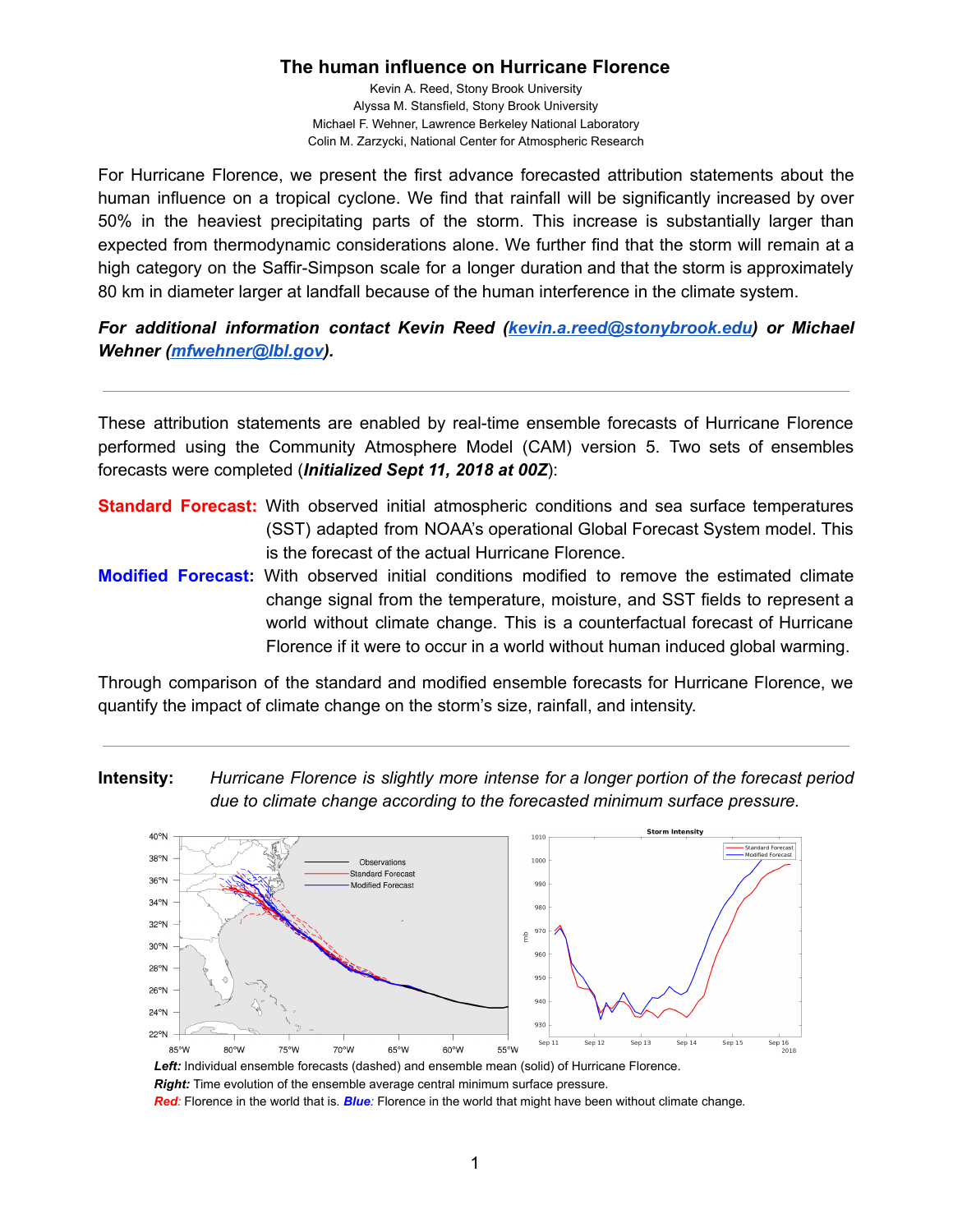## **The human influence on Hurricane Florence**

Kevin A. Reed, Stony Brook University Alyssa M. Stansfield, Stony Brook University Michael F. Wehner, Lawrence Berkeley National Laboratory Colin M. Zarzycki, National Center for Atmospheric Research

- **Rainfall:** *The forecasted Hurricane Florence rainfall amounts over the Carolinas are increased by over 50% due to climate change and are linked to warmer sea surface temperatures and available moisture in the atmosphere.*
- **Storm Size:** *The forecasted size of Hurricane Florence is about 80 km larger due the effect of climate change on the large-scale environment around the storm.*



Left: Ensemble average accumulated rainfall Hurricane Florence forecasts. *Right:* Evolution of the ensemble average outer storm size (radius at peak wind speed of approximately 18 mph). *Red:* Florence in the world that is*. Blue:* Florence in the world that might have been without climate change*.*